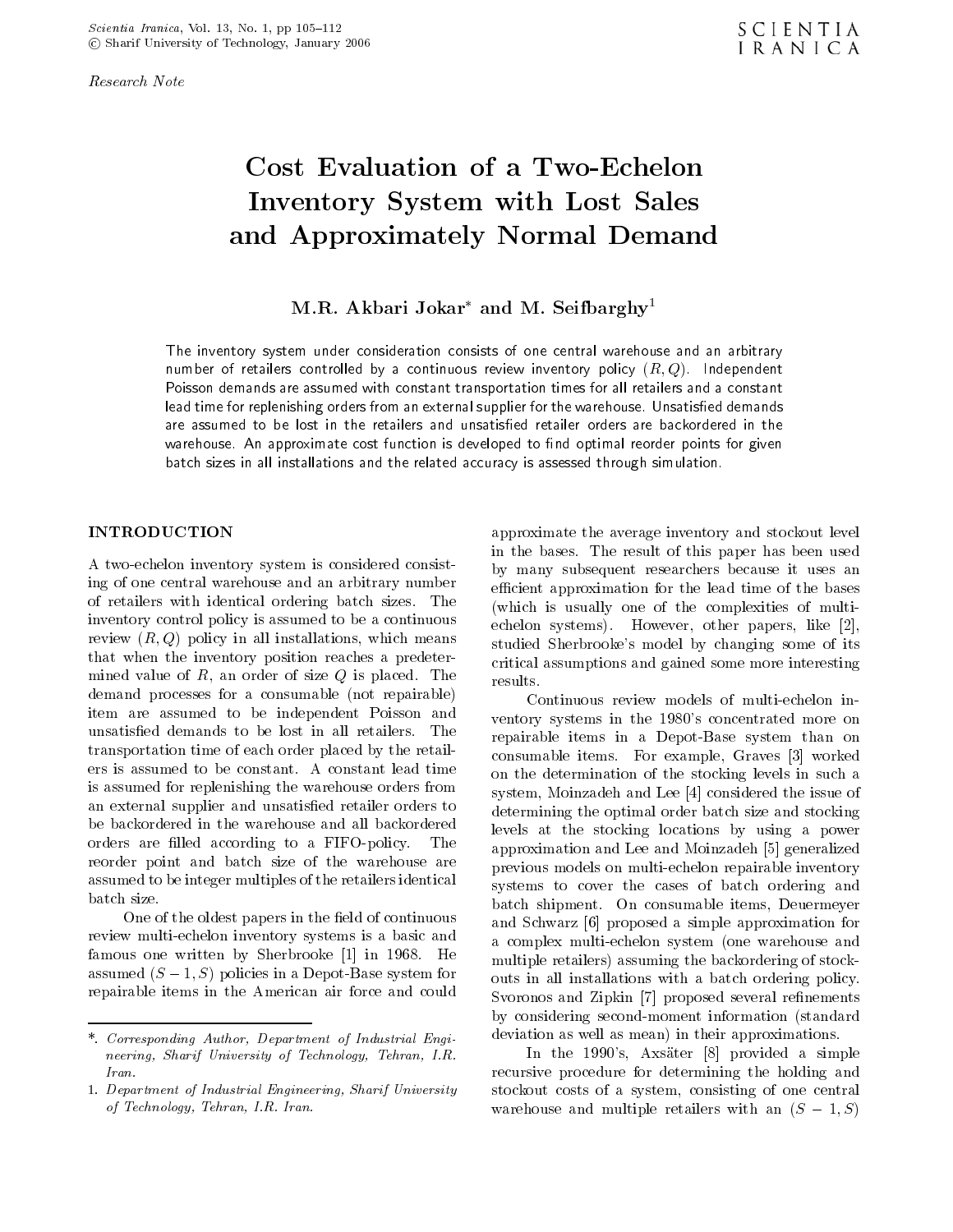policy, independent Poisson demands in the retailers, <sup>a</sup> backordered demand during stockouts in all installations and constant lead times. Axsater [9] proposed exact and approximate methods for evaluating the previous system for the case of <sup>a</sup> general batch size in all installations but with identical retailers. For the case of non-identical retailers and a general batch  $h_o$ size, Axsater [10] proposed methods for the exact evaluation of two retailer cases and an approximate evaluation for the case of more than two retailers. Forsberg [11] presented a method for exactly evaluating the costs of a system with one warehouse and a  $C<sub>o</sub>$ number of different retailers using another approach. The common assumption of the above papers is that demands during stockout in the retailers are backordered. However, on some conditions, demands may be lost. Andersson and Melchiors [12] have proposed an approximate method for the case of lost sales when the inventory control policy is  $(S \t 1, S)$  in all installations (one warehouse and multiple retailers) and unsatisfied demands are lost in the retailers. They also introduced the cost evaluation of such <sup>a</sup> system in case of <sup>a</sup> general batch ordering policy as a future field of research. This is what is being considered in this paper.

The contents of this paper are now outlined. First, <sup>a</sup> detailed problem formulation is given and the review of two special single echelon problems that are referred to later are presented. Then, it will be explained how to overcome the two important complexities of the model. After that, the approximate total cost of the system is presented and discussed for finding reorder points. Finally, numerical results and some conclusions and further research opportunities are presented.

It is assumed that <sup>Q</sup> (the identical batch size of all retailers) is determined through a deterministic model with <sup>a</sup> known replenishment cost at both warehouse and retailers, as many similar papers such as [6,7,9,10] have done before, to simplify the problem. The objective is to find the optimal reorder points by minimizing the total holding costs of the warehouse and retailers and the stockout costs of the retailers. Let the following notation be introduced:

- $N$ number of retailers,
- $\lambda_i$  demand rate at retailer  $i, i = 1, 2, ..., N$ ,
- $\lambda_{\alpha}$  demand rate at the warehouse,
- $L_i$  transportation time for deliveries from the warehouse to retailer  $i, i = 1, 2, ..., N$ ,
- $L<sub>o</sub>$  lead time of the warehouse orders,
- <sup>Q</sup> identical batch size of all retailers,
- $Q_o$  batch size of the warehouse,
- $R_i$  reorder point of retailer *i* (integer value, since demand is one at a time),  $i = 1, 2, ..., N$ ,
- $R_o$  reorder point of the warehouse (an integer multiple of  $Q$ ),
- $h_i$  holding cost per unit time at retailer  $i, i = 1, 2, ..., N,$
- holding cost per unit time at the warehouse,
- $\pi_i$  penalty cost per unit of lost sale at retailer  $i, i = 1, 2, ..., N,$
- $C_i$  cost per unit time of retailer i in steady state,  $i = 1, 2, ..., N$ ,
- cost per unit time of the warehouse in steady state,
- $TC$ total cost of the inventory system per unit time in steady state.

# REVIEW OF TWO SPECIAL CASES

# Review of Exact Solution for Backordering Problem with Normal Demand

Considering <sup>a</sup> single-echelon inventory system with <sup>a</sup> continuous review control policy, <sup>a</sup> reorder point of  $R$  and batch size of  $Q$ , a constant lead time for replenishing orders, demand (per unit time) as a normal distribution with mean  $\lambda$  and standard deviation  $\delta$  and backordered unsatisfied demand, Axsater [13] presents formulae for the average stock level  $(D(Q, R))$  and the average stockout level  $(B(Q, R))$ . Assuming the linear unit costs of holding and stockout, the corresponding annual costs can be obtained. The results are briefly reviewed and the parameters are introduced since they will be used later in the authors approximation.

$$
B(Q,R) = \frac{\delta'^2}{Q} \left[ H\left(\frac{R-\mu'}{\delta'}\right) - H\left(\frac{R+Q-\mu'}{\delta'}\right) \right],
$$
 (1)

where:

$$
H(x) = \int_{x}^{\infty} G(v) d(v) = \frac{1}{2} \left[ (x^2 + 1)(1 + \phi(x)) + x\varphi(x) \right],
$$
\n(2a)

and:

$$
\phi(x) = \int_{-\infty}^{x} \frac{1}{\sqrt{2\pi}} e^{-\frac{u^2}{2}} du, \quad \varphi(x) = \frac{1}{\sqrt{2\pi}} e^{-\frac{x^2}{2}}, \quad (2b)
$$

$$
D(Q, R) = \frac{Q}{2} + R \quad \mu' + B(Q, R). \tag{3}
$$

The definition of the parameters in the above formulae is as follows:

- <sup>Q</sup> ordering batch size of a continuous review policy,
- <sup>R</sup> reorder point of a continuous review policy,
- L the constant lead time of each order,
- $\mu'$  average of lead time demand,  $\mu' = \lambda.L$ ,
- $\delta'$  standard deviation of lead time demand,  $\delta'=\delta\sqrt{L}$ .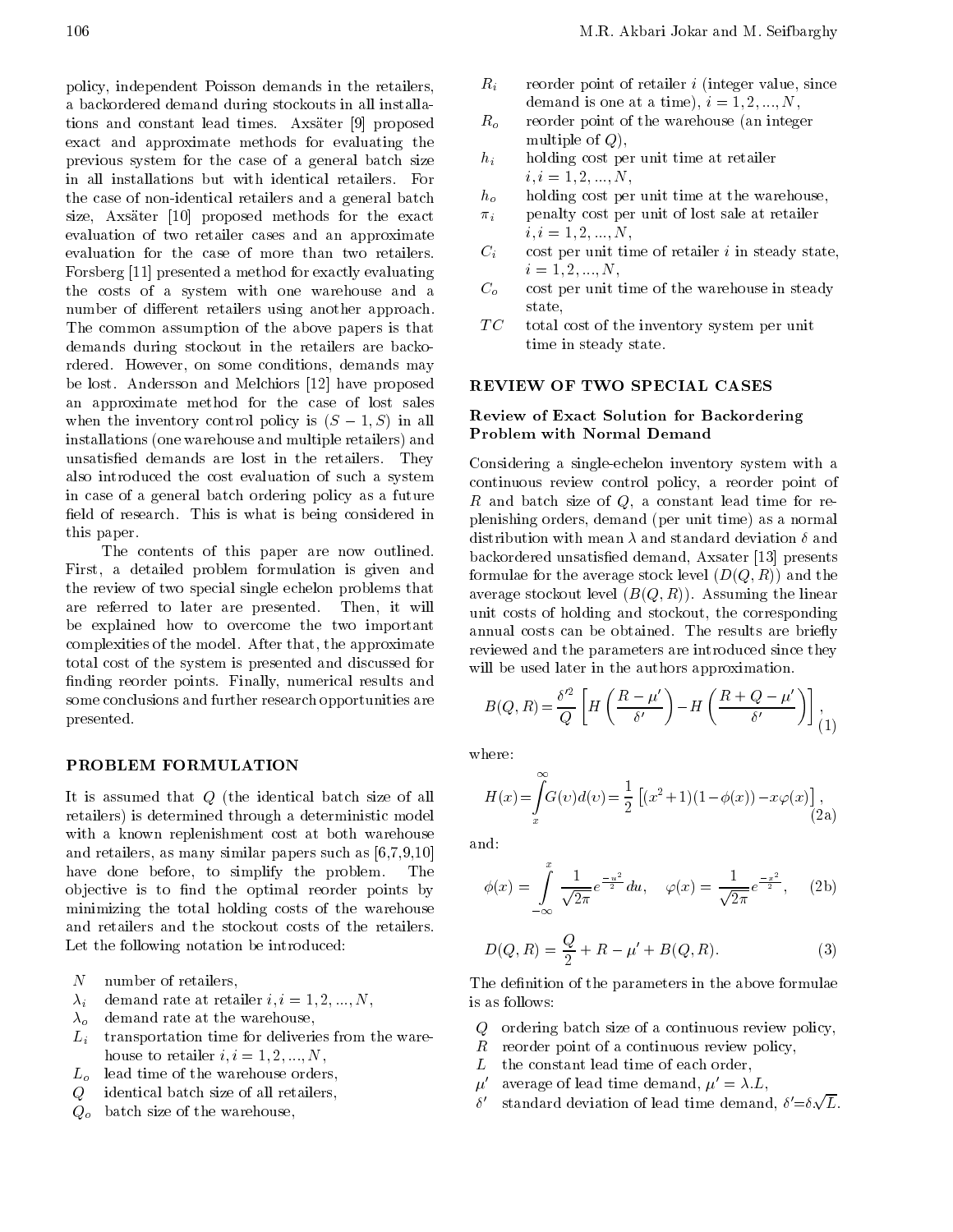# Review of Exact Solution for Lost Sale Problem with Poisson Demand

Considering <sup>a</sup> single-echelon inventory system with <sup>a</sup> continuous review control policy, a reorder point of <sup>R</sup> and batch size of Q, <sup>a</sup> constant lead time for replenishing orders, demand generated by a Poisson process, a lost demand during a stockout and  $R < Q$  (to make sure of not having more than one order outstanding at a time), Hadley and Whitin [14] developed formulae for the average stock level,  $(D)$ , and for the average number of lost sales incurred per unit time, (E). Assuming the linear unit costs of holding and stockout, they obtained the corresponding annual cost. Here, their results are briefly reviewed and the parameters they have used in their formulae are introduced, since they will be used in the presented approximation.

$$
E = \frac{\lambda}{Q + \lambda \hat{T}} \cdot \lambda \hat{T},\tag{4}
$$

$$
D = \frac{\lambda}{Q + \lambda \hat{T}} \left[ \frac{Q(Q+1)}{2\lambda} + \frac{QR}{\lambda} \quad QL \right] + \frac{Q}{\lambda}E, \quad (5) \quad \underset{\mathcal{S}_1^{\circ}}{\circ}
$$

where:

$$
\hat{T} = LP(R; \lambda L) \quad \frac{R}{\lambda} P(R+1; \lambda L),
$$
\n(6)

and:

$$
T = \frac{Q + \lambda \hat{T}}{\lambda}.
$$
 (7)

The definition of the parameters in the above formulae is as follows:

- <sup>Q</sup> ordering batch size of a continuous review policy,
- reorder point of a continuous review policy, R
- $\lambda$  demand rate (mean of Poisson demand distribution),
- <sup>L</sup> constant lead time,
- $\hat{T}$  the expected length of time per cycle that the system is out of stock,
- <sup>T</sup> time per cycle.

and:

$$
P(x; \lambda L) = \sum_{i=x}^{\infty} e^{-\lambda L} \frac{(\lambda L)^i}{i!} \quad x = 0, 1, 2, 3, \dots
$$

# COMPLEXITIES OF THE PROBLEM

In many multi-echelon systems that which makes the problem difficult is how to exactly, or approximately, determine the type of demand in higher echelons and, also, the real replenishment time of orders, from the downstream echelons to higher ones, because of

#### Demand Analysis in the Warehouse

The average number of cycles per unit time in <sup>a</sup> lost during a stockout is  $T^{-1} = \frac{\lambda}{Q + \lambda \hat{T}}$  [14], without any special assumption concerning the nature of the stochastic processes generating demands and lead times except to assume that they do not change with time and that units are demanded one at a time. Equation 7 is just a special case of this relation when the stochastic process generating demand is Poisson and the lead time is constant. Since a batch size of  $Q$  is ordered in each cycle, the mean rate of demand (from this inventory system to a higher echelon) will be  $I_+$  in terms of the  $\sim$ batch size of Q.

As Moinzadeh and Lee [4] mention, when the stockout is backordered in the retailers and the demand process at each retailer is Poisson, the arrival process of orders at the warehouse (higher echelon) is <sup>a</sup> superposition of  $N$  arrival processes in the case of one warehouse and <sup>N</sup> retailers, so that each inter-arrival time is Erlang distributed with shape parameter Q. When the number of retailers in the model is large, the process with mean rate of  $\sum_{i=1}^{N} \frac{\lambda_i}{Q}$ . Moinzadeh and Lee also stress that such an approximation has been used or suggested by Muckstadt [15], Deuermeyer and Schwarz [6], Albin [16] and Zipkin [17]. However, this classic Poisson approximation has also been used in some recent papers, like  $[18]$ . The main difference between the authors model and theirs is that demand during a stockout is lost instead of backordering in the retailers.

As Axsater [13] pointed out, for items with high demand, it is usually more convenient to model the demand over a time period by a continuous distribution and the discrete Poisson demand will become approximately normally distributed.

Using the spirit of the two mentioned approximations and extending it for the case of lost sales, one can assume that when the number of retailers in the model is large, the arrival process can be well approximated by a continuous normal demand process with a mean rate of  $\lambda_o = \sum_{i=1}^{n} \frac{\lambda_i}{Q + \lambda_i \hat{T}_i}$  per unit and the standard deviation of such a normal demand process can be approximated process can be approximated process can be approximated pro by  $\sqrt{\lambda_o}$  (both in terms of the identical batch size of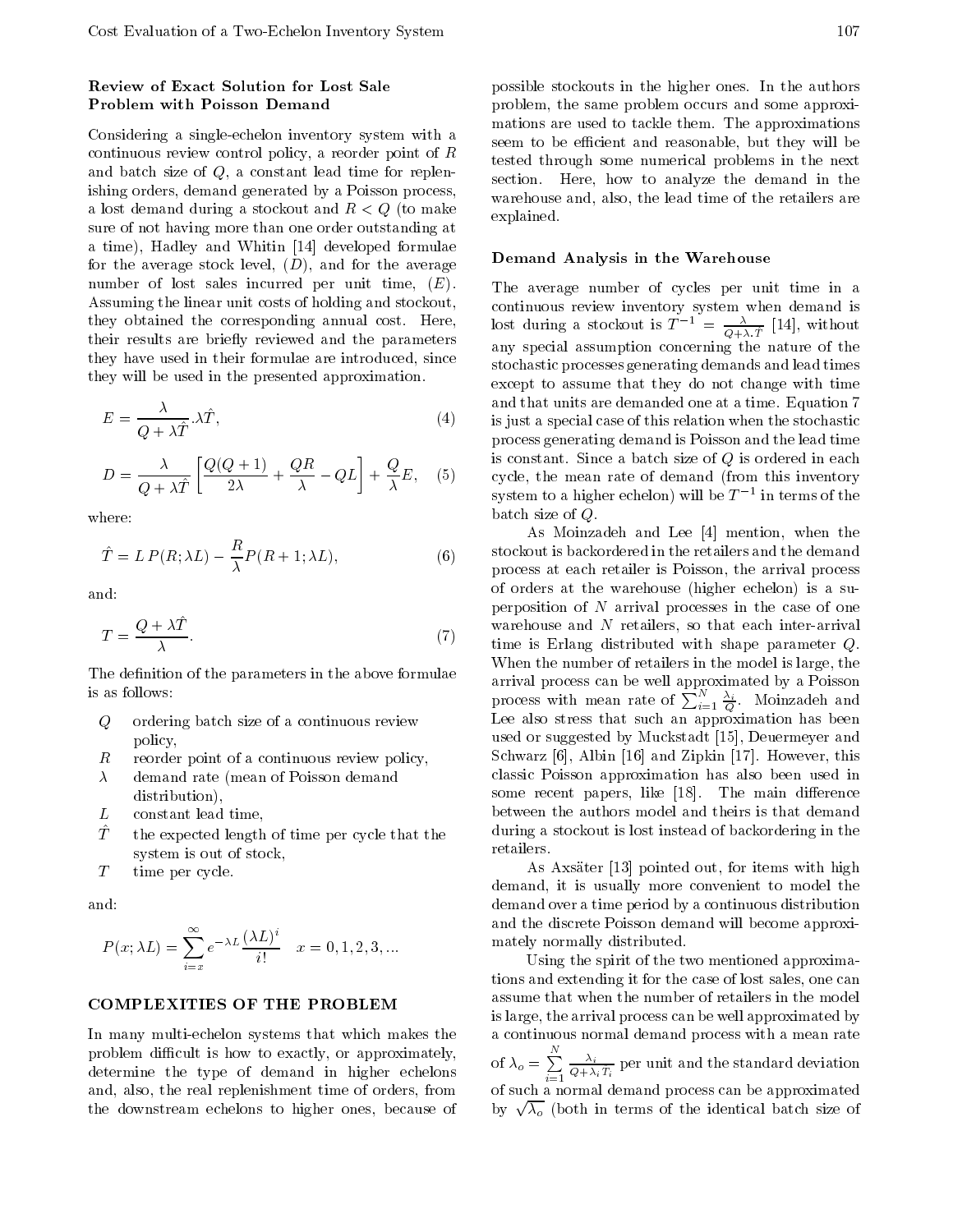Q, since the retailers' ordering batch size was identical and equal to  $Q$ ).

### Approximating the Retailers Lead Time

As mentioned before, retailers at the first echelon of the model experience independent Poisson demand processes. Demand during <sup>a</sup> stockout is assumed to be lost. Each order that is placed on the warehouse by each retailer will have <sup>a</sup> minimum lead time equal to the transportation time. Since some of the orders are placed when there is a stockout at the warehouse, the lead time may be more than just the transportation time. The real lead time of each retailer order consists of two components: First, the transportation time of the orders from the warehouse into the retailer, and second, an additional waiting time, which results from <sup>a</sup> stockout in the warehouse. This waiting time does not have any clear distribution and it is just known that it is zero when the orders do not incur stockouts in the warehouse and has <sup>a</sup> positive value when they are backordered in the warehouse.

Based on the approximation of demand at the warehouse described in the previous section, the stock in the warehouse behaves just like an inventory system of the type described before. From Little's famous formula in the queuing theory (as Andersson and Melchiors [12] use it in their approximation), one can use the expression for the average stock level given by Equation 1 to obtain the average waiting time of each retailer order, as given by Equation 8.

It should be noticed that Equation 1 is valid when customer demands occur one at <sup>a</sup> time. Since each retailer orders a batch size, Q, Equation 1 can still be used if one makes the additional assumption that the batch size and reorder point of the warehouse,  $Q_o$  and  $R_o$ , are integer multiples of the identical batch size of the retailers, Q.

$$
\overline{W} = \frac{B_o(\frac{Q_o}{Q}, \frac{R_o}{Q})}{\lambda_o},\tag{8}
$$

where:

$$
\lambda_o = \sum_{i=1}^{N} \frac{\lambda_i}{Q + \lambda_i \hat{T}_i}.
$$
\n(9)

In the above formula,  $\overline{W}$  is the average waiting time and: of the orders placed by retailers. Based on an approximation,  $\overline{W}$  is added to the transportation time of each retailer to make the approximate constant lead time of the orders. This can be used for evaluating the retailers costs (holding and stockout costs).  $\lambda_o$  is the mean rate of demand in the warehouse. Equation <sup>9</sup> follows directly from the result in the previous section.

# APPROXIMATE TOTAL COST AND OPTIMIZATION METHOD

### Total Cost Function of the System

Based on the results of the previous sections, the total cost of holding and shortage in the retailers and holding in the warehouse is as follows:

$$
TC = C_o + \sum_{i=1}^{N} C_i.
$$
 (10)

The warehouse cost consists of just the holding cost, as follows:

$$
C_o = h_o \cdot D_o(\frac{Q_o}{Q}, \frac{R_o}{Q}).Q. \tag{11}
$$

In the above formula,  $D_o(\frac{B}{Q}, \frac{B}{Q})$  is the average stock level in the warehouse and isas follows, using Equation 3 and noting that  $Q<sub>o</sub>$  should be an integer multiple of  $Q$ :

$$
D_o(\frac{Q_o}{Q}, \frac{R_o}{Q}) = \frac{(\frac{Q_o}{Q})}{2} + \frac{R_o}{Q} \quad \lambda_o L_o + B_o(\frac{Q_o}{Q}, \frac{R_o}{Q})
$$

tion 13 (as explained before) and  $B_o(\frac{Q_o}{Q}, \frac{R_o}{Q})$  is the average backorder level in the warehouse in terms of Q, which is obtained in Equation 14 using Equations 1 and 2, noting, again, that  $Q_o$  should be an integer multiple of  $Q$ :

$$
\lambda_o = \sum_{i=1}^{N} \frac{\lambda_i}{Q + \lambda_i \hat{T}_i},
$$
\n
$$
B_o \left( \frac{Q_o}{Q}, \frac{R_o}{Q} \right) = \frac{(\sqrt{\lambda_o L_o})^2}{\left( \frac{Q_o}{Q} \right)} \left[ H \left[ \frac{\frac{R_o}{Q} - \lambda_o L_o}{\sqrt{\lambda_o L_o}} \right] \right]
$$
\n
$$
H \left[ \frac{\frac{R_o}{Q} + \frac{Q_o}{Q} - \lambda_o L_o}{\sqrt{\lambda_o L_o}} \right],
$$
\n(14)

where:

$$
H(x) = \int_{x}^{\infty} G(\nu) d\nu = \frac{1}{2} \left[ (x^2 + 1)(1 + \phi(x)) + x\varphi(x) \right],
$$
\n(15a)

$$
\phi(x) = \int_{-\infty}^{x} \frac{1}{\sqrt{2\pi}} e^{-\frac{u^2}{2}} du,
$$

$$
\varphi(x) = \frac{1}{\sqrt{2\pi}} e^{-\frac{x^2}{2}}.
$$
(15b)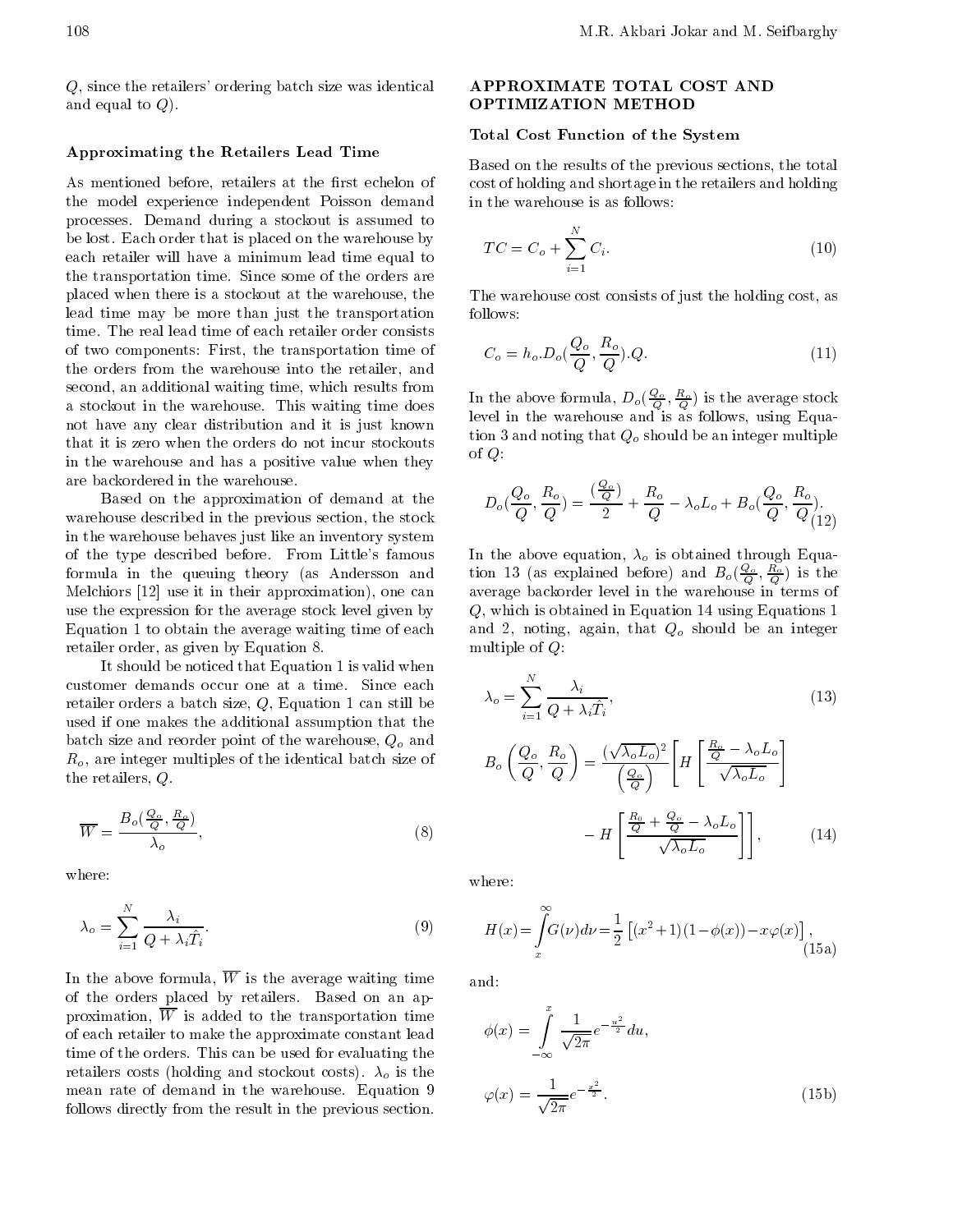Knowing  $\lambda_o$  and  $B_o(\frac{2\alpha}{O}, \frac{2\alpha}{O})$ , one can determine w reorder por from the following equation, as explained before:

$$
\overline{W} = \frac{B_o(\frac{Q_o}{Q}, \frac{R_o}{Q})}{\lambda_o}.
$$
\n(16)

An important point in our approximation is that  $\overline{W}$ is dependent on  $\lambda_o$ , which, itself, is dependent on  $I_i$ . Since the stochastic distribution of lead time for  $S_i$ the retailer,  $i$ , is not clear,  $T_i$  does not have any  $\prod_{i=1}^n$ exact form in this complicated model. It is, therefore, approximated by the constant lead time,  $L_i$ , as given in Equation 17. The authors experience shows that the effect of this approximation is negligible on  $\lambda_o$ . However, the numerical tests will show how accurate this approximation is:

$$
\hat{T}_i = L_i P(R_i; \lambda_i L_i) \quad \frac{R_i}{\lambda_i} P(R_i + 1; \lambda_i L_i). \tag{17}
$$

Each retailer cost consists of shortage and holding costs as follows:

$$
C_i = \pi_i.E_i + h_i.D_i,
$$
  
\n
$$
i = 1, 2, \cdots, N, \quad 0 \le R_i \prec Q.
$$
  
\n(18) b

In the above formulae,  $E_i$  is the average number of lost sales incurred per unit time in retailer  $i$  and  $D_i$ is the average stock level in retailer i. Based on the approximation shown in the section of \Approximating the Retailers Lead Time",  $L_i + \overline{W}$  is assumed to be constant. Using Equations <sup>4</sup> to 6, for the case of <sup>a</sup> constant lead time, one has the following:

$$
E_i = \frac{\lambda_i}{Q + \lambda_i \hat{T}_i'} [\lambda_i \hat{T}_i'], \tag{19}
$$

$$
D_i = \frac{\lambda_i}{Q + \lambda_i \hat{T}_i'} \left[ \frac{Q(Q+1)}{2\lambda_i} + \frac{QR_i}{\lambda_i} \quad Q(L_i + \overline{W}) \right] + \frac{Q}{\lambda_i} E_i,
$$

$$
\hat{T}'_i = (L_i + \overline{W}) P(R_i; \lambda_i (L_i + \overline{W}))
$$

$$
\frac{R_i}{\lambda_i} P(R_i + 1; \lambda_i (L_i + \overline{W})),
$$
(21)

 $T_i$  is the average length of time per cycle, for which  $T \subset T$ retailer  $i$  is out of stock when the lead time is the constant value,  $L_i + \overline{W}$ .

#### Optimization Method

It is clear that one should find the optimal values of the reorder points of all installations through minimizing TC. Since it is a complicated cost function (even  $C_i$ by itself is very complicated as Hadley and Whitin mention  $[14]$ , it is not easy to find the optimal

reorder points of the warehouse and retailers. Here, by defining some new notation, a method is presented for minimizing the cost function. It is necessary to state that the reorder point of retailer  $i(R_i)$  is bounded by 0 and  $Q, 0 \leq R_i \prec Q$ , since there should not be more than one order outstanding in each retailer at any time and this constraint satisfies this condition for <sup>a</sup> continuous review inventory system with lost sales  $[14]$ . Furthermore, since there are N retailers in this model and none of them can have more than one order outstanding, one has  $R_o \geq (NQ)$ . This is because, if  $R_o \prec NQ$ , then, the reorder point is never reached in the warehouse.

Since, in the numerical problems, one only considers the identical retailers case (like many other papers in the area of multi-echelon modeling), the optimization method is based on this assumption. In short,  $R_o$ is increased from its lower limit and the optimal,  $R_i$ , for all retailers is found. This continues until <sup>a</sup> local minimum is reached. Because of the complexity of the cost function one is not able to prove its convexity. However, by considering <sup>a</sup> logical upper limit for the reorder point of the warehouse  $(R_o)$ , one can constrain the solution space. The warehouse reorder point can be limited by  $R_o \leq \lambda_o + 3\sqrt{\lambda_o}$  with the confidence coefficient of  $99.7\%$ . In the numerical tests that will be presented in the next section, both the optimization method has been used and the total solution space has been searched (since both the reorder points are limited). The results have been the same and this strongly suggests that the authors local minimum is the global minimum. The notations used in the algorithm are as follows:

| $R_o(n)$ | reorder point of the warehouse in stage $n$ , |
|----------|-----------------------------------------------|
| $R_o^*$  | optimal reorder point of the warehouse,       |
| R.       | reorder point of the identical retailers in   |
|          | each stage $(0 \leq R \prec Q)$ ,             |
| $R^*(n)$ | optimal reorder point of the identical        |
|          | retailers in stage $n$ ,                      |
| $R^*$    | optimal reorder point of the identical        |
|          | retailers (through all stages),               |

$$
TC(n)
$$
 total system cost in stage *n* (assuming  
 $R(0 \le R \prec Q)$  and  $R_o(n)$ ),

$$
TC^*(n) \quad \text{ optimal total system cost in stage } n,
$$

 $TC^*$  optimal total system cost.

Here, the algorithm for finding the optimal reorder points of the warehouse and the retailers is presented as follows:

- Step 0: Set  $n = 0$ , Step 1: Set  $R_o(n) = (N + n) \cdot Q$ ,
- $S(\mathbf{e})$  2: Set  $\mathbf{A} = \mathbf{0}, \mathbf{I} \cup \{n\} = \mathbf{a}$  large enough number,
- Step 3: Determine  $TC(n)$  using Equation 10, assuming that  $n$  is a counter of stages,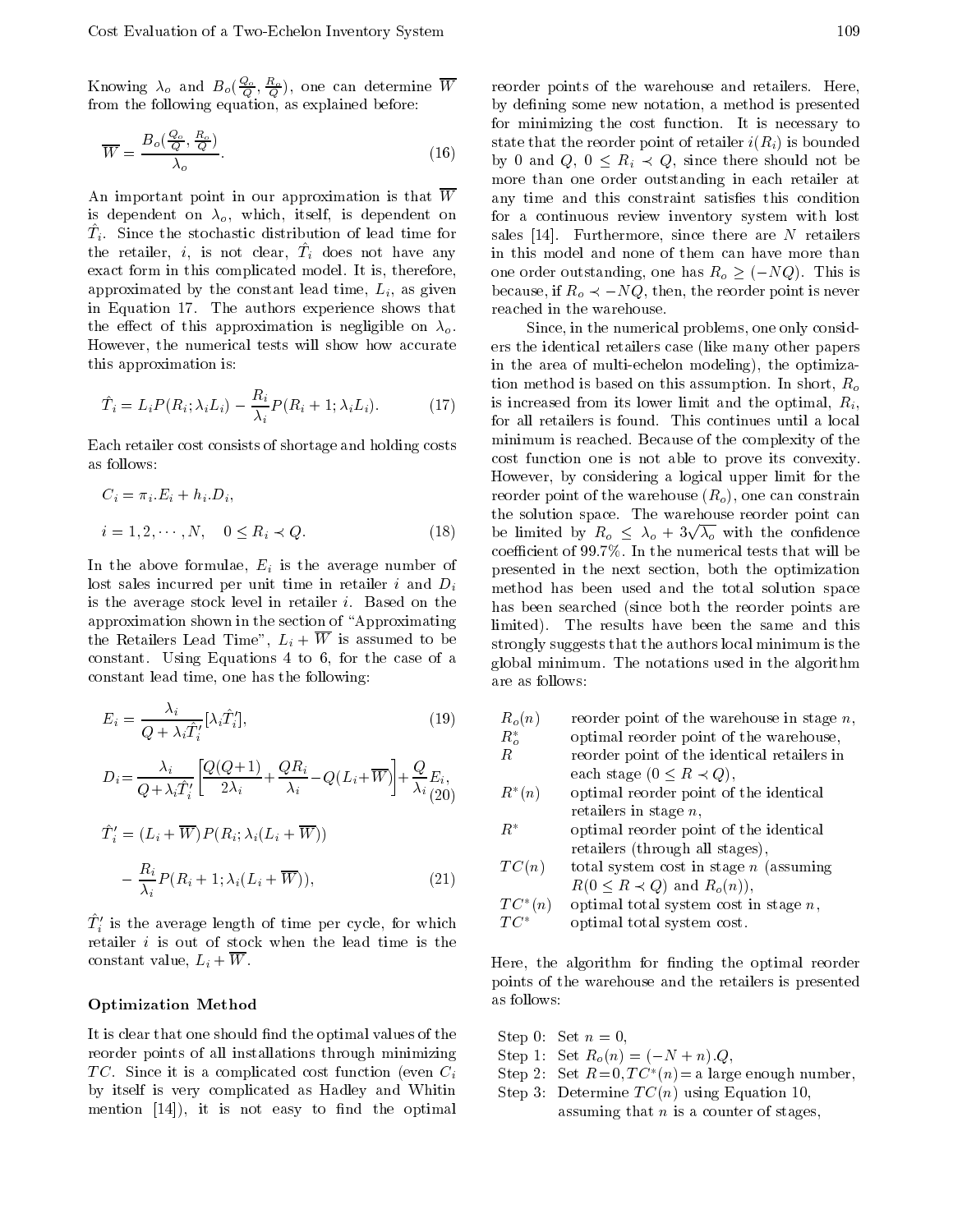- Step 4: If  $I \cup (n) \setminus I \cup (n)$ , then,  $R \setminus (n) = R$  and  $1 \cup |\{n\}| = 1 \cup |\{n\}|,$
- Step 5: If  $R \prec Q$  1, then,  $R = R + 1$  and go to service levels. Step 3,

Step 6: If  $n = 0$ , then,  $n = n + 1$  and go to Step 1, Else: If  $I \cup \{n\} \succ I \cup \{n-1\}$ , then,

 $1 \cup = 1 \cup (n-1), R_o = R_o(n-1),$  $n = n$  (*n* 1) and stop, Else: If T C (n) T C (<sup>n</sup> 1), then,

 $n = n + 1$  and go to Step 1.

# NUMERICAL RESULTS

In order to determine the power of the authors approximation, a set of 36 numerical problems have been designed with the assumption of identical retailers. To the best of the authors knowledge and, as Andersson and Melchiors [12] mention, no work has been done on the case of lost sales in retailers with the policy of batch ordering in all installations. Since there were no previous numerical problems as <sup>a</sup> reference with which to compare our approximation, a problem set was developed, which offered a reasonable range of model parameters. The optimal reorder points of all installations were found using the optimization method described in the previous section. As already mentioned, the same optimal reorder points were found through searching the total solution space by setting an upper limit on the warehouse reorder point.

Each numerical problem was, also, simulated <sup>10</sup> times (considering <sup>10</sup> runs for each problem), for the optimal reorder points obtained from the approximate model, using GPSS/H simulation software. The simulation time length of each run is 110000 unit times with 10000 unit times as a "run in" period. Different starting random number seeds were employed for each problem. All of the results show that this length of time is sufficient for the system to reach a steady state. This is also clear from the standard deviation of the total system cost. The cost error is obtained by the following relation:

Cost Error =

$$
\frac{|\text{simulated total cost} \quad \text{approximated total cost}|}{\text{simulated total cost}}.
$$
\n(22)

The identical retailers' service level is also reported as their ready rate (the fraction of time with positive stock on hand). This can be obtained through Hadley and Whitin [14] as:

Service Level  $=$ 

1 average number of lost sales per unit time average number of demands per unit time 
$$
(23)
$$

The above relation has been employed in the approximation and, also, in the simulation model to find the

The numerical problems are as in Table 1. The number of retailers is <sup>20</sup> (a large enough number to approximate the demand distribution as normal in the warehouse), the holding costs of the warehouse and the identical retailers per unit per unit time are assumed to be 1,  $h_o = h_i = 1$  and the transportation time for the identical retailers and, also, the lead time of the warehouse are assumed to be 1,  $L_o = L_i = 1$ . The total cost and service level results are shown in Table 2.

As can be seen from Table 2, the errors in the approximate total cost and approximate service levels are small in comparison with simulated values. The error levels are consistent with those obtained for similar approximations used by other researchers in this area.

### CONCLUSION AND FUTURE RESEARCH

In this paper, an approximate cost function is developed for a two-echelon inventory system with one warehouse and several retailers, where unsatisfied demand in the retailers is lost and the control policy is continuous review. The main point of this paper is to assume lost sales during a stockout in the retailers, since most of the previous papers had assumed demand during <sup>a</sup> stockout to be backordered. Only Andersson and

Table 1. Designed numerical problems.

| $\mathbf{N}\mathbf{o}$ | $Q_o$ | Q  | $\lambda_i$  | $\pi_i$ | $\mathbf{N}\mathbf{o}$ | $Q_o$ | Q  | $\lambda_i$  | $\pi_i$ |
|------------------------|-------|----|--------------|---------|------------------------|-------|----|--------------|---------|
| $\mathbf{1}$           | 16    | 8  | 0.5          | 100     | 19                     | 32    | 16 | 0.5          | 100     |
| $\overline{2}$         | 16    | 8  | 0.5          | 200     | 20                     | 32    | 16 | 0.5          | 200     |
| 3                      | 16    | 8  | 1            | 100     | 21                     | 32    | 16 | $\mathbf{1}$ | 100     |
| 4                      | 16    | 8  | $\mathbf{1}$ | 200     | 22                     | 32    | 16 | $\mathbf{1}$ | 200     |
| 5                      | 16    | 8  | 1.5          | 100     | $2\sqrt{3}$            | 32    | 16 | 1.5          | 100     |
| $6\phantom{.}$         | 16    | 8  | 1.5          | 200     | 24                     | 32    | 16 | 1.5          | 200     |
| 7                      | 16    | 16 | 0.5          | 100     | 25                     | 64    | 8  | 0.5          | 100     |
| 8                      | 16    | 16 | 0.5          | 200     | 26                     | 64    | 8  | 0.5          | 200     |
| 9                      | 16    | 16 | $\mathbf{1}$ | 100     | 27                     | 64    | 8  | $\mathbf{1}$ | 100     |
| 10                     | 16    | 16 | $\mathbf 1$  | 200     | 28                     | 64    | 8  | $\mathbf{1}$ | 200     |
| 11                     | 16    | 16 | 1.5          | 100     | $\,29$                 | 64    | 8  | 1.5          | 100     |
| 12                     | 16    | 16 | 1.5          | 200     | 30                     | 64    | 8  | 1.5          | 200     |
| 13                     | 32    | 8  | 0.5          | 100     | 31                     | 64    | 16 | 0.5          | 100     |
| 14                     | 32    | 8  | 0.5          | 200     | 32                     | 64    | 16 | 0.5          | 200     |
| 15                     | 32    | 8  | $\mathbf{1}$ | 100     | 33                     | 64    | 16 | $\mathbf 1$  | 100     |
| 16                     | 32    | 8  | $\mathbf{1}$ | 200     | 34                     | 64    | 16 | 1            | 200     |
| 17                     | 32    | 8  | 1.5          | 100     | 35                     | 64    | 16 | 1.5          | 100     |
| 18                     | 32    | 8  | 1.5          | 200     | 36                     | 64    | 16 | 1.5          | 200     |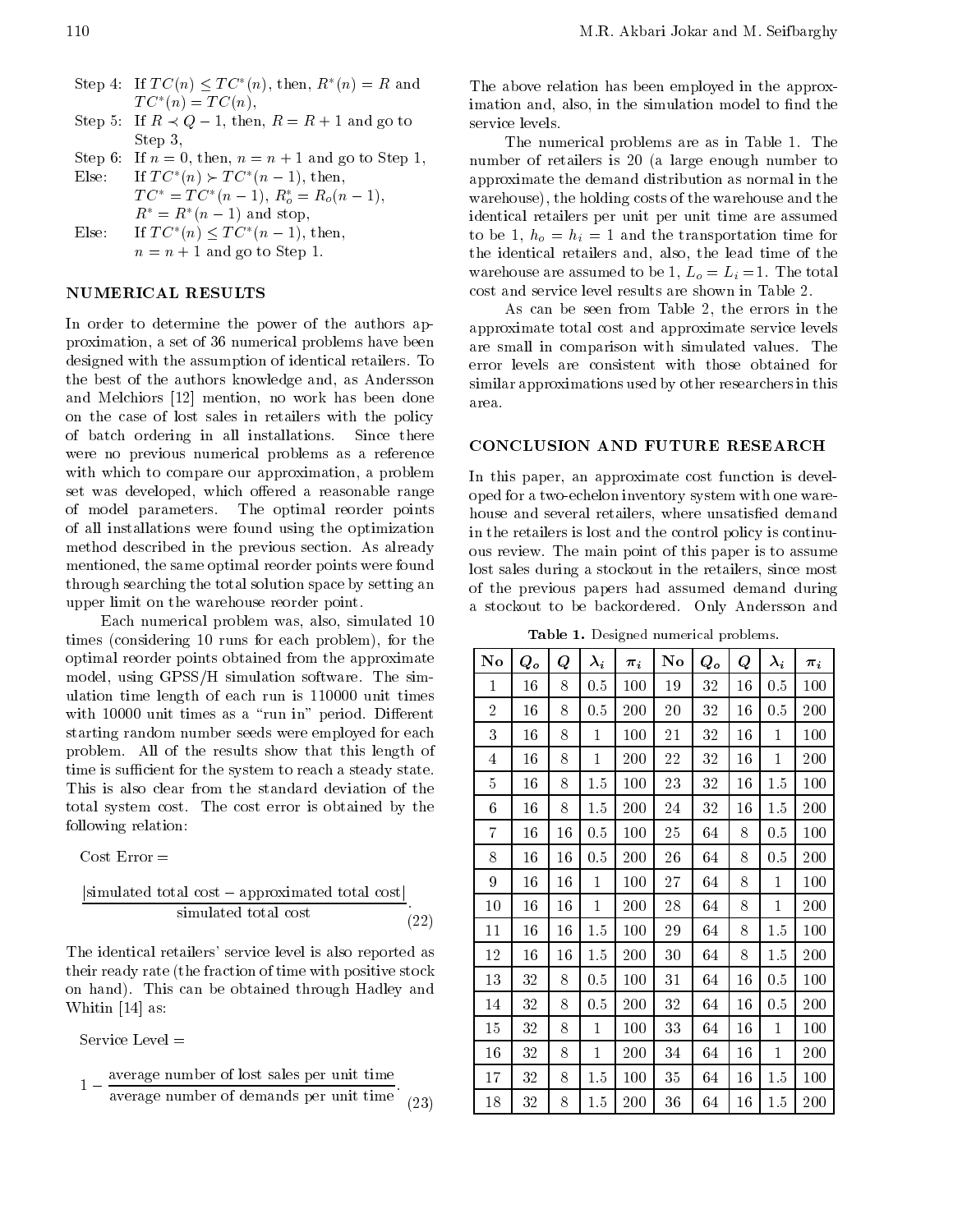| Approximation             |                |                    | Simulation        |                                            | Approximation                          | Simulation                    |                       |                    |                             |  |
|---------------------------|----------------|--------------------|-------------------|--------------------------------------------|----------------------------------------|-------------------------------|-----------------------|--------------------|-----------------------------|--|
| No                        | $R_o$          | $\boldsymbol{R_i}$ | Total<br>$\cos t$ | Mean of<br><b>Total</b><br>$\mathbf{Cost}$ | Standard<br>Deviation of<br>Total Cost | $\mathbf{Cost}$<br>Error<br>% | Service<br>Level $\%$ | Service<br>Level % | Service<br>Level<br>Error % |  |
| $\mathbf{1}$              | $\Omega$       | $\overline{2}$     | 124.49            | 126.82                                     | 0.07                                   | 1.8%                          | 99.38                 | 99.54              | $0.2\%$                     |  |
| $\overline{2}$            | $\Omega$       | $\overline{2}$     | 130.68            | 131.31                                     | $0.15\,$                               | $0.5\%$                       | 99.38                 | 99.54              | $0.2\%$                     |  |
| 3                         | 8              | 3                  | 143.35            | 144.53                                     | 0.17                                   | $0.8\%$                       | 99.15                 | 99.29              | $0.1\%$                     |  |
| $\overline{4}$            | 16             | 3                  | 154.56            | 156.40                                     | $\rm 0.25$                             | 1.2%                          | 99.49                 | 99.54              | $0.1\%$                     |  |
| 5                         | 24             | $\overline{4}$     | 159.82            | 162.21                                     | $0.12\,$                               | 1.5%                          | 99.41                 | 99.47              | $0.1\%$                     |  |
| $6\,$                     | 16             | 5                  | 170.63            | 173.57                                     | 0.19                                   | 1.7%                          | 99.72                 | 99.74              | $0.0\%$                     |  |
| $\overline{7}$            | $\overline{0}$ | $\mathbf{1}$       | 196.43            | 197.80                                     | 0.13                                   | 0.7%                          | 98.39                 | 98.97              | $0.6\%$                     |  |
| 8                         | $\Omega$       | $\overline{2}$     | 206.26            | 210.64                                     | $0.13\,$                               | $2.1\%$                       | 99.61                 | 99.78              | $0.2\%$                     |  |
| 9                         | $\Omega$       | 3                  | 216.96            | 218.02                                     | 0.14                                   | $0.5\%$                       | 99.11                 | 99.43              | $0.3\%$                     |  |
| 10                        | 16             | 3                  | 227.66            | 232.81                                     | 0.20                                   | $2.2\%$                       | 99.67                 | 99.74              | $0.1\%$                     |  |
| 11                        | 16             | $\overline{4}$     | 231.87            | 236.14                                     | 0.15                                   | 1.8%                          | 99.43                 | 99.55              | $0.1\%$                     |  |
| 12                        | 16             | 5                  | 245.03            | 250.92                                     | $0.18\,$                               | $2.3\%$                       | 99.82                 | 99.85              | $0.0\%$                     |  |
| 13                        | $-8$           | $\overline{2}$     | 125.90            | 128.38                                     | 0.06                                   | 1.9%                          | 99.25                 | 99.39              | $0.1\%$                     |  |
| $14\,$                    | $-8$           | $\overline{2}$     | 133.45            | 134.37                                     | $0.16\,$                               | 0.7%                          | 99.25                 | 99.40              | $0.2\%$                     |  |
| 15                        | $\Omega$       | 3                  | 145.21            | 147.33                                     | 0.18                                   | 1.4%                          | 99.06                 | 99.15              | $0.1\%$                     |  |
| 16                        | $\overline{0}$ | $\overline{4}$     | 155.80            | 159.57                                     | $0.16\,$                               | 2.4%                          | 99.76                 | 99.76              | $0.0\%$                     |  |
| 17                        | 16             | $\overline{4}$     | 161.37            | 164.34                                     | 0.23                                   | 1.8%                          | 99.36                 | 99.40              | $0.0\%$                     |  |
| 18                        | 8              | 5                  | 172.09            | 176.53                                     | $0.23\,$                               | 2.5%                          | 99.70                 | 99.69              | $0.0\%$                     |  |
| 19                        | $\Omega$       | $\mathbf{1}$       | 199.45            | 204.09                                     | 0.15                                   | $2.3\%$                       | 98.83                 | 99.12              | $0.3\%$                     |  |
| 20                        | $-16$          | $\overline{2}$     | 208.44            | 207.11                                     | $0.26\,$                               | $0.6\%$                       | 99.14                 | 99.57              | $0.4\%$                     |  |
| 21                        | $\overline{0}$ | 3                  | 218.10            | 222.75                                     | $0.15\,$                               | $2.1\%$                       | 99.43                 | 99.59              | $0.2\%$                     |  |
| 22                        | $\Omega$       | 3                  | $229.51\,$        | 231.18                                     | 0.18                                   | $0.7\%$                       | 99.43                 | 99.58              | $0.2\%$                     |  |
| 23                        | 16             | $\overline{4}$     | 234.62            | 240.80                                     | $0.12\,$                               | 2.6%                          | 99.60                 | 99.65              | $0.1\%$                     |  |
| 24                        | $\Omega$       | 5.                 | 245.81            | 249.63                                     | $0.26\,$                               | $1.5\%$                       | 99.68                 | 99.74              | $0.1\%$                     |  |
| $25\,$                    | $-24$          | $\overline{2}$     | 130.86            | 137.52                                     | 0.16                                   | 4.8%                          | 98.77                 | 98.52              | $0.3\%$                     |  |
| 26                        | $-16$          | $\overline{2}$     | 140.55            | 146.09                                     | 0.16                                   | 3.8%                          | 99.29                 | 99.21              | 0.1%                        |  |
| 27                        | $-8$           | 3                  | 150.89            | 155.87                                     | 0.10                                   | $3.2\%$                       | 99.17                 | 99.13              | $0.0\%$                     |  |
| 28                        | $-16$          | 4                  | 160.51            | 170.32                                     | 0.19                                   | 5.8%                          | 99.64                 | 99.50              | $0.5\%$                     |  |
| 29                        | $-16$          | 5                  | 165.95            | 176.28                                     | $0.18\,$                               | 5.9%                          | 99.34                 | 99.13              | $0.2\%$                     |  |
| 30                        | $\Omega$       | 5                  | 176.76            | 184.77                                     | 0.31                                   | $4.3\%$                       | 99.75                 | 99.69              | $0.1\%$                     |  |
| 31                        | $\mbox{--}32$  | $\overline{2}$     | 202.73            | 209.61                                     | 0.18                                   | $3.3\%$                       | 98.88                 | 98.97              | $0.1\%$                     |  |
| 32                        | $-32$          | $\overline{2}$     | 213.95            | 219.68                                     | 0.11                                   | $2.6\%$                       | 98.88                 | 98.98              | $0.1\%$                     |  |
| 33                        | $-16$          | 3                  | 221.34            | 226.50                                     | 0.12                                   | $2.3\%$                       | 99.28                 | 99.42              | $0.1\%$                     |  |
| 34                        | $-16$          | 4                  | 234.61            | 241.51                                     | $0.22\,$                               | 2.9%                          | 99.79                 | 99.82              | $0.0\%$                     |  |
| 35                        | $\overline{0}$ | 4                  | 237.38            | 244.29                                     | 0.18                                   | 2.8%                          | 99.51                 | 99.54              | $0.0\%$                     |  |
| 36                        | $\mbox{-}16$   | 5                  | 249.22            | 255.54                                     | $0.28\,$                               | $2.5\%$                       | 99.62                 | $99\;65$           | $0.0\%$                     |  |
|                           |                |                    |                   | Mean                                       |                                        | 2.3%                          | 99.36                 | 99.44              | $0.1\%$                     |  |
| <b>Standard Deviation</b> |                |                    |                   |                                            |                                        | 1.4%                          | 0.33                  | 0.30               | $0.1\%$                     |  |

Table 2. Total cost and service level results.